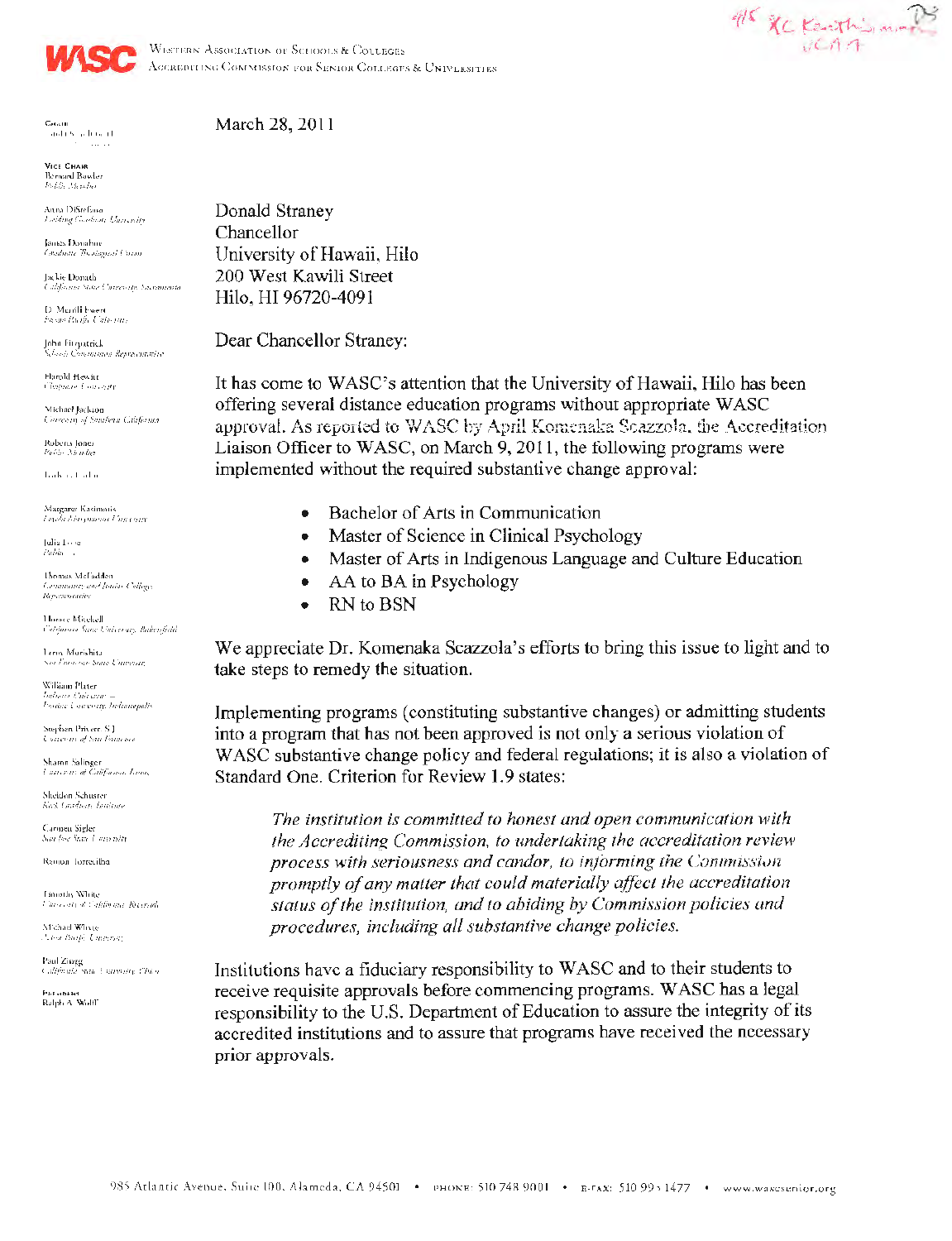Chancellor Straney March 28, 2011 Page 2 of 2

If non-compliance with substantive change policy occurs again, the matter shall be referred to the Commission for consideration of a sanction for the entire institution for violation if its responsibilities under Standard One, Institutional Integrity.

The distance education programs listed above must be reviewed and approved by the Substantive Change Committee and the Commission, as called for by Commission policy. In the meantime, all new enrollments in these programs must cease until the programs are approved.

Before action will be taken to approve these programs, I am requesting the University's response to the following issue within 30 days of the receipt of this letter.

- Clarification of the circumstances in which the programs noted above were launched without receiving required substantive change approval.
- An audit of all of the University's distance education programs to determine whether all such programs have received the requisite approvals from WASC. If there are any additional programs that need approval, we need to be notified and the programs need to be submitted immediately for approval.
- Identification of the processes in place or to be put in place to ensure that all future distance education programs are submitted to the Substantive Change Committee in a timely manner and prior to the program implementation date.
- Explanation of internal controls put in place to ensure that enrollments in all off-campus and distance education programs are consistently and accurately monitored and reported to **WASC.**

The response to these questions will be reviewed by Richard Osborn, your staff liaison.

Furthermore, procedures for monitoring implementation of new distance education programs will be part of the institution's CPR review in Fall 2013.

We hope that the University will take appropriate steps to avoid this circumstance in the future. Please feel free to contact me or Richard Osborn should you have any questions.

**¼rely,** *as*  Kaele a Well<br>Ralph A. Wolff<br>President and Executive Director

Ralph**M**. Wolff

cc: April R. Komenaka Scazzola, Interim Dean, College of Continuing Education & Community Service and WASC ALO, UHH Richard Osborn, Vice President, WASC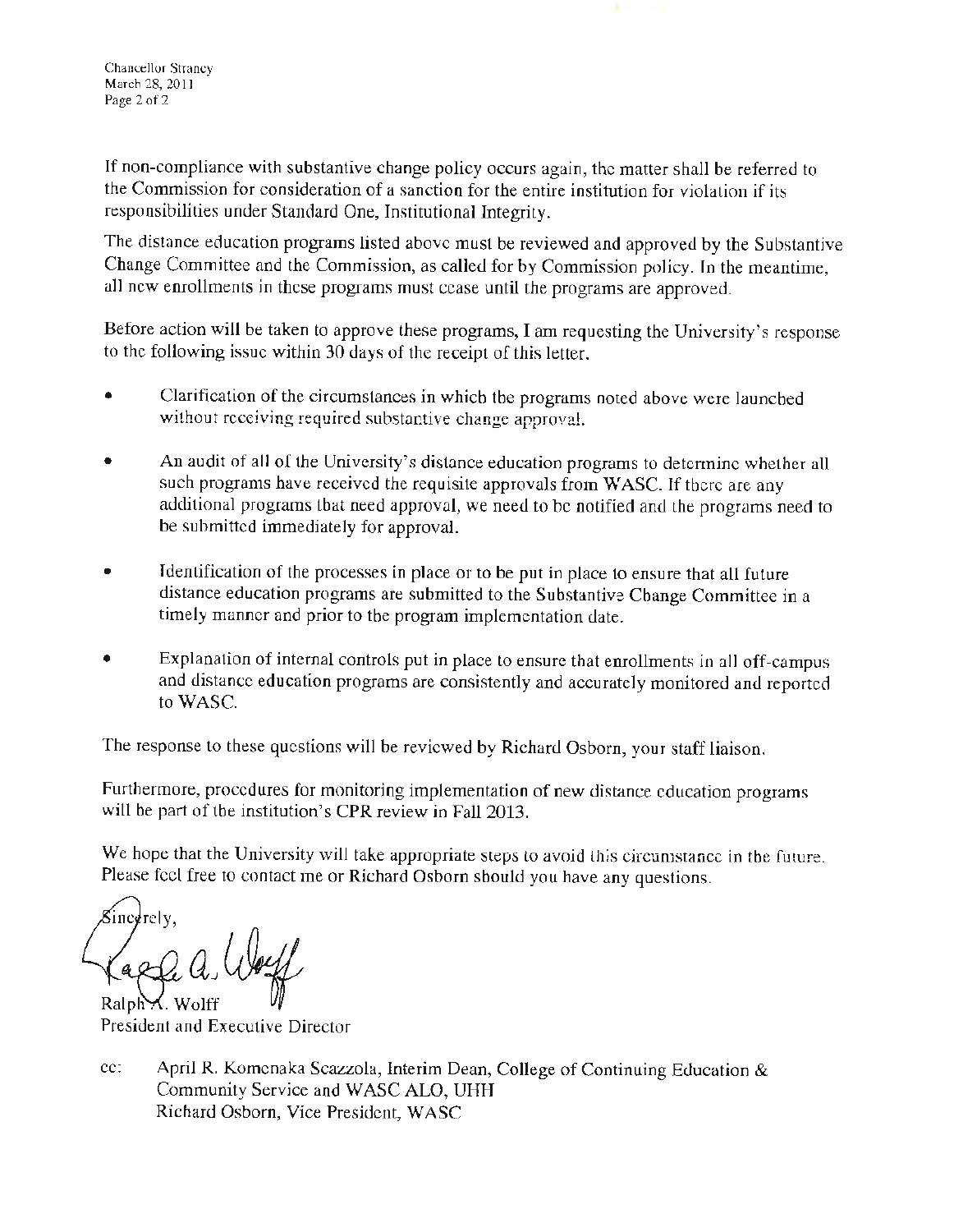**Office of the Chancellor** 



April 13, 2011

Ralph Wolff, President and Executive Director Western Association of Schools and Colleges Accrediting Commission for Senior Colleges and Universities 985 Atlantic Avenue, Suite 100 Alameda, CA 94501

Dear Mr. Wolff '

We acknowledge receipt of the commission's March 28, 2011 letter informing us that we are out of compliance with WASC Standard 1.9 and that potter informing us that we undergo substantive change review.

These are:

- e Bachelor of Arts in Communication
- e AA to BA in Psychology
- <sup>e</sup>RN to BSN
- 0 MA in Indigenous Language and Culture Education (ILCE)

The commission's letter refers to the "Master of Science in Clinical Psychology." This is the result of a miscommunication that occurred as our ALO discussed the situation with WASC staff; the proposed Master of Science in Clinical Psychopharmacology is in fact undergoing substantive change review as a distance learning program in June 2011. Our MA in Counseling Psychology is a traditional on-campus program.

Applications for substantive change review for all four programs have been submitted to the substantive change officer along with payment of the applicatior fees. We have requested the earliest possible date for review for these programs and anticipate September 2011 review of the RN to BSN and AA to BA in Psychology and October 2011 review for the BA in Communication and the MA in ILCE.

Clarification of the circumstances in which these programs were launched without receiving required substantive change approval. All of these programs were implemented before the current ALO was appointed. In the case of the AA to BA, online since fall 2002, and the RN to BSN, online since 2004, it was the understanding of the then-ALO that the 50% criterion applied to all course requirements for a degree, including non-program electives and General Education. The BA in Psychology has required 41 credits, a third of the 120 credits required for a BA; and the RN to BSN online has required a minimum of 24 credits, a fifth of the 125-129 credits required for the BSN.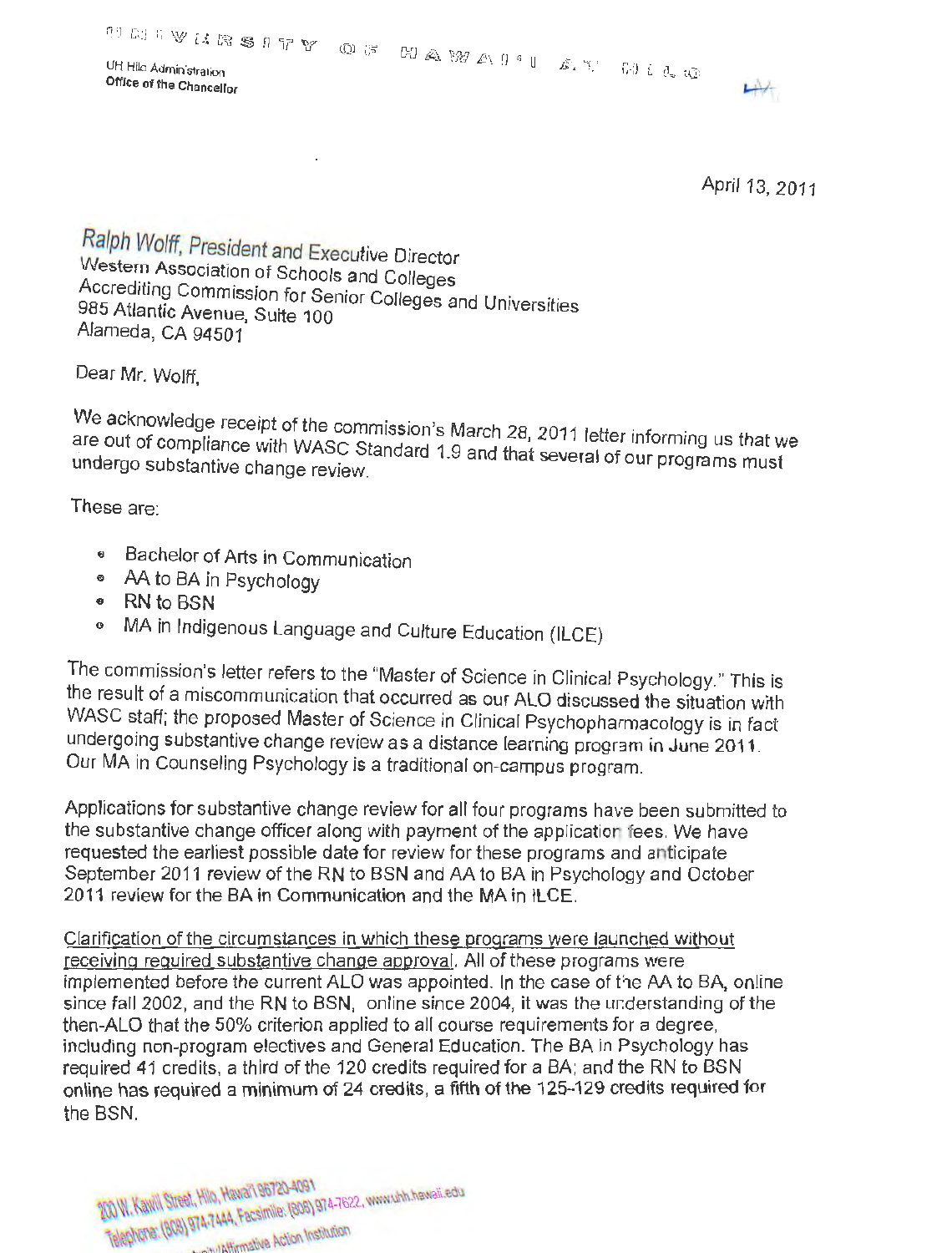The BA in Communication has never identified or promoted itself as an online or distance learning program, and virtually all of its majors are on-campus students. Over the years, a few Communication faculty have voluntarily begun to offer an increasing number of online courses, and it is now possible for a student to complete all major requirements except Public Speaking online. Thus the Commission has determined that the BA in Communication must submit a substantive change proposal as an online program.

The MA in Indigenous Language and Culture Education has from the outset in 2006 served teachers on other islands as well as those on Hawai'i Island, and employs a combination of videoconferencing and offsite visits to deliver all of its courses. In this case, the program was not aware that a substantive change review was required. There is no mention of online or videoconferencing in the catalog description of the program, and the university administration and ALO were not aware until two weeks ago that the program was being delivered in this nontraditional format.

Audit of all of the university's distance education programs. In addition to the four degree programs described above, the university has offered a one-cohort online secondary teacher education certificate program that will terminate at the end of the current semester. This is not a degree program, and the current ALO received confirmation from the then-substantive change coordinator in 2009, before the program was begun, that as a certificate program it did not require substantive change review.

UH Hilo currently has no off-campus degree programs, but shou d these develop, they will undergo substantive change review as appropriate.

Several new online degree programs are being proposed by the university, and all are either scheduled for substantive change review or are in the process of applying for review: the MS in Clinical Psychopharmacology and the Doctor of Nursing Practice are scheduled for June 2011 review, and the Master of Arts in Teaching is requesting review in December 2011.

Processes to ensure that all future distance education programs are submitted for substantive change review in a timely manner and prior to implementation. The university system requires that all new degree programs undergo a two-phase review process: the request for authorization to plan (ATP), which culminates with authorization by the chancellor; and the program proposal itself, which culminates with program approval by the Board of Regents.

The ALO receives notification from the campus curriculum coordinator of every request for ATP as it is being prepared, and receives sufficient information to determine whether a degree program is or is not a distance-learning program or in any other way departs from the traditional classroom on-campus format. This is typically six months to a year